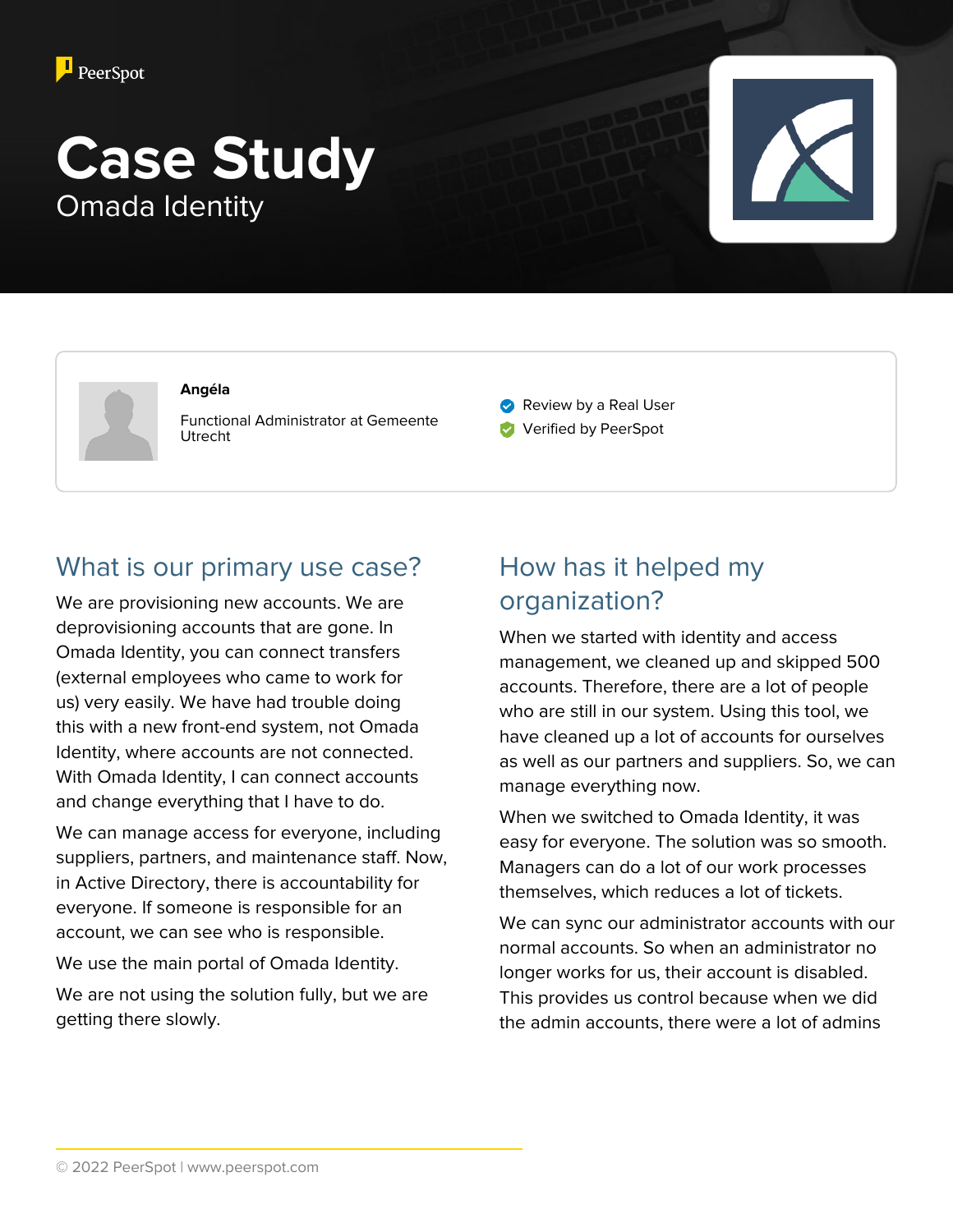

who were already gone, but they still had an account in Active Directory.

Our test accounts are now managed and feasible.

#### What is most valuable?

The interface is nice. I can do so much myself. I don't need my supplier for everything. I can change emails and add attachments.

I like it very much that it is a self-reliant solution as well as user-friendly. I made a handout for managers and other users, and it was very easy to explain how to use the system. It's not difficult. We have workflows that are so simple, and you can explain them to somebody else in a very easy way.

Omada Identity has a reporting server that we use. With emails or usernames from an application, we can create a report and check on those users in the application regularly. For example, if you send me a list of users, I will send you back information on those users, like their end dates and activity. This way, the auditor can see we are in control.

We now use multi-factor authentication (MFA). To let people working from home register for MFA, we put them in an Active Directory group where the date and group are set. If someone needs to reinstall the application, you can set a new date in Omada Identity. So, I only have to set a date, then everything necessary happens.

#### What needs improvement?

I would like to search on date fields, which is not possible now.

I am unable to connect our organizations' tables and our partners to create a report in the solution. Sometimes you have to connect two different tables of your report. For now, I make a report for one, then I make a report for the other. After that, I combine them in Excel, but this is time-consuming. We are waiting for the newest version to come out at the end of the month. Hopefully, the feature to connect to other applications will be available with this release. Otherwise, we will have to wait for the next one. It would be nicer if we could get it sooner.

# For how long have I used the solution?

At the end of May 2019, we got Omada Identity.

## What do I think about the scalability of the solution?

The scalability is great. It is not often that I hear that our supplier can't do something with Omada Identity.

We manage 6,500 users with Omada Identity.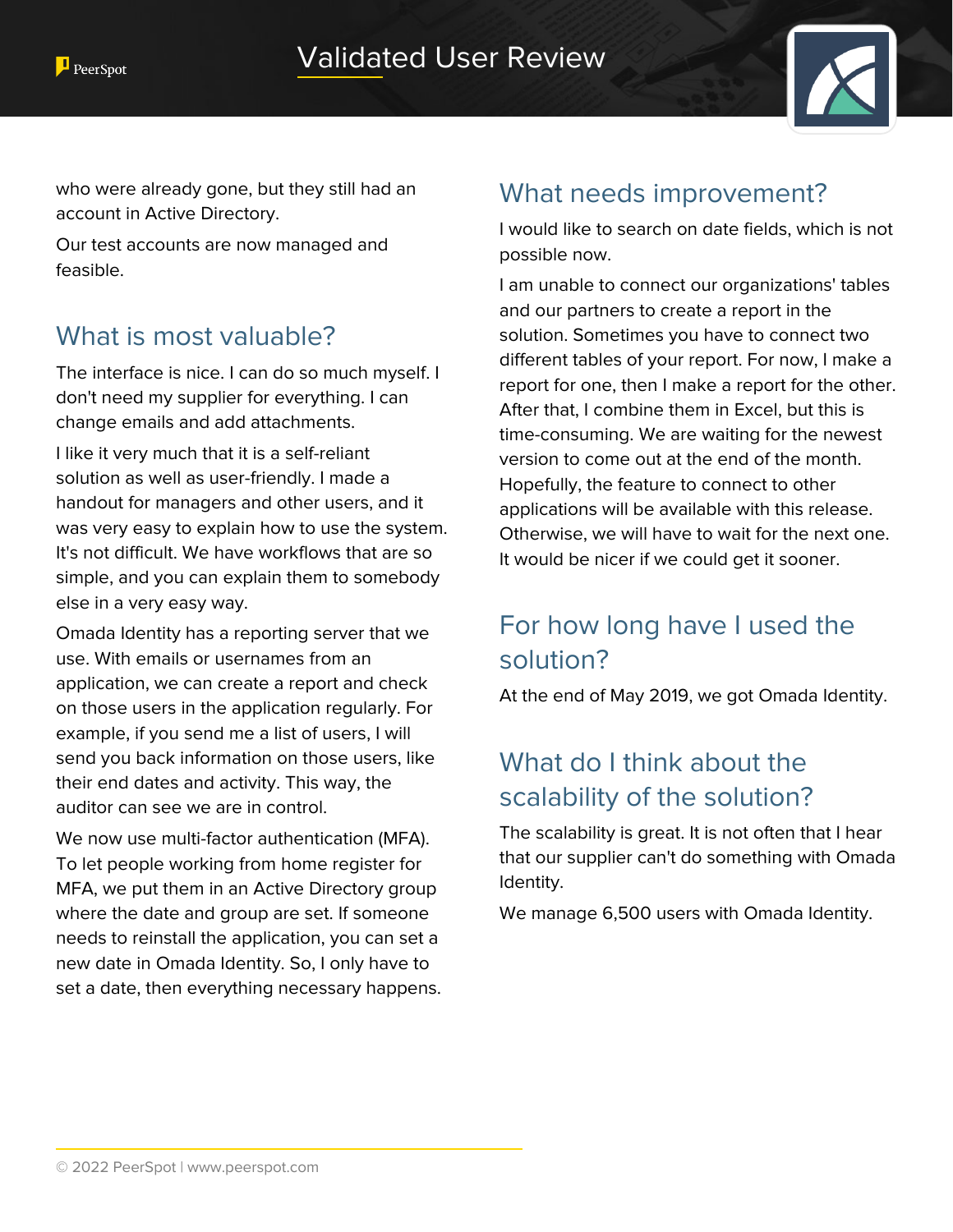

## How are customer service and support?

Right now, I don't feel that I have any influence on the features that they are delivering to us. My supplier has also said that if they ask something, then they have to wait a very long time for it. I would like it if they would tell us, "We can't do everything at this time. Many requests have come in all at once. But, what request would you like us to prioritize?" If they could also provide time frames for requests, this would help us understand when we would get our requests.

#### Which solution did I use previously and why did I switch?

Our suppliers and partners need to be in Omada Identity as well. That wasn't possible when we had only MIM from Microsoft. Now, I can manage partner types with the access management, creating an organizational unit and partner. Then, I can put the people who only have access in the system, so we can connect the two systems. This way, we can really manage all the people coming into our building and using our systems.

With Omada Identity, we can manage the partners and supplier accounts. This was the primary reason that we switched from MIM. We can also connect other applications, though we are still working on this.

The solution has reduced our total cost of ownership compared to our previous solution.

#### How was the initial setup?

The initial setup took a long time, over six months, because of our supplier. Omada said that they have an integration with CyberArk, so we wouldn't have to build anything because it was there already. We would only have to install it. Then, the supplier told us, "We have to make it," but it was already there. If it was there, I don't understand why it took so long.

# What about the implementation team?

I worked side-by-side with the supplier. We have a very good connection with our supplier, Traxion. We see them more as a partner. We work well together, learning from each other.

#### What was our ROI?

There were a lot of administrator, partner, and supplier accounts for people who were no longer working for us but still in the system. So, we reduced the number of users no longer with the company, which saved us some money on licensing.

## Which other solutions did I evaluate?

I don't know if they looked at other suppliers or systems.